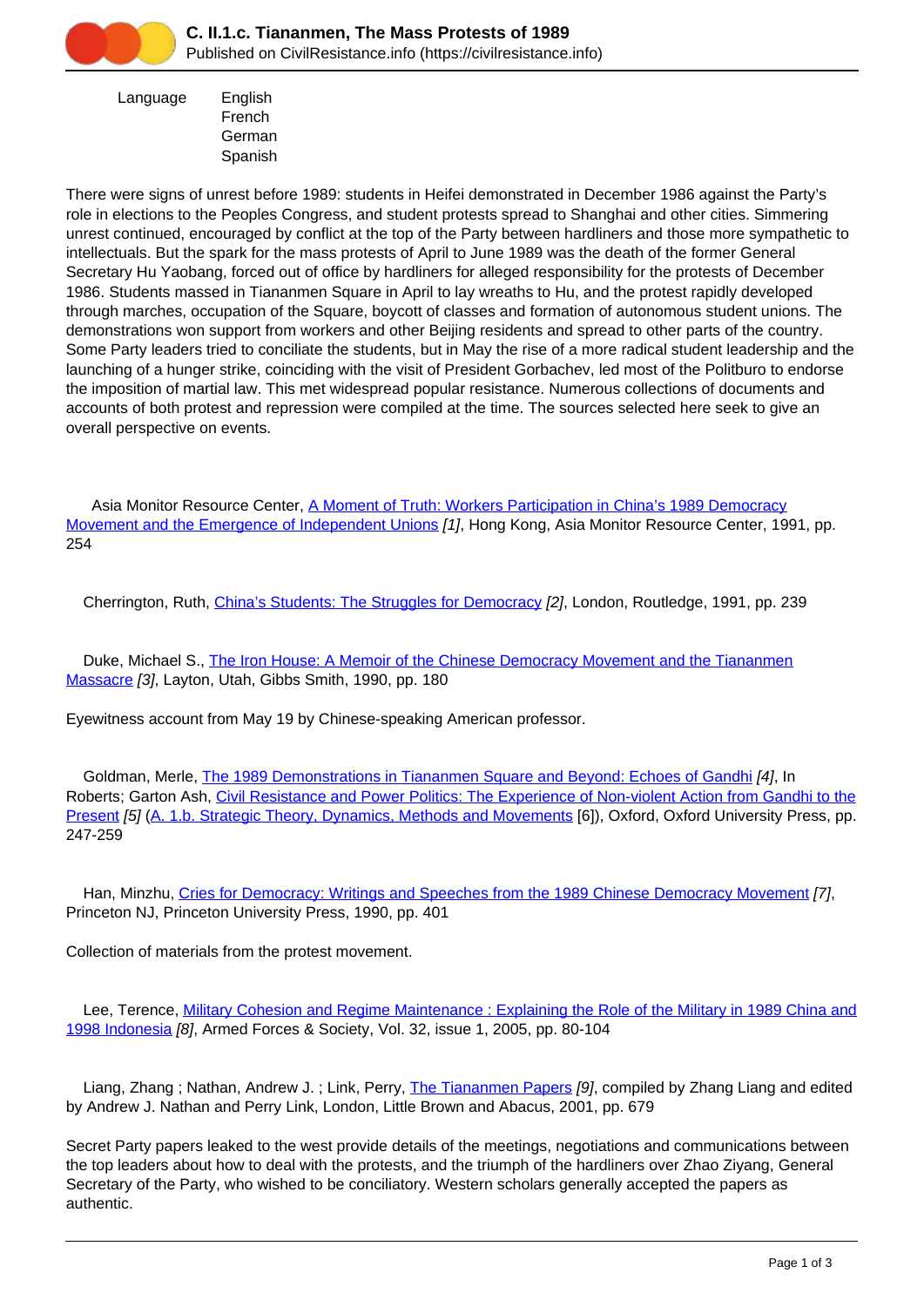

Lizhi, Fang, [Bringing Down the Great Wall: Writings on Science, Culture and Democracy](https://civilresistance.info/biblio-item/1990/bringing-down-great-wall-writings-science-culture-and-democracy) [10], translated and edited J.H. Williams, New York, Alfred Knopf, 1990, pp. 336

Fang Lizhi, a prominent astrophysicist, became an increasingly vocal critic of the regime in the 1980s and was linked to the 1986 student protests.

Mok, Chiu Yu ; Harrison, Frank, [Voices from Tiananmen Square: Beijing Spring and the Democracy Movement](https://civilresistance.info/biblio-item/1990/voices-tiananmen-square-beijing-spring-and-democracy-movement) [11], Montreal, Black Rose Books, 1990, pp. 203

Collection of documents from participants in demonstrations.

 Oksenberg, Michael ; Sullivan, Lawrence R. ; Lamberts, Marc, [Beijing Spring 1989: Confrontation and Conflict,](https://civilresistance.info/biblio-item/1990/beijing-spring-1989-confrontation-and-conflict-basic-documents) [The Basic Documents](https://civilresistance.info/biblio-item/1990/beijing-spring-1989-confrontation-and-conflict-basic-documents) [12], Armonk NY, M.E. Sharpe, 1990, pp. 403

Collection of documents from official perspective.

Saich, Tony, [The Chinese People's Movement: Perspectives on Spring 1989](https://civilresistance.info/biblio-item/1991/chinese-peoples-movement-perspectives-spring-1989) [13], Armonk NY, M.E. Sharpe, 1991, pp. 207

Includes both an account of the protests and the authorities' response, and scholarly essays interpreting the context. Extensive bibliography.

 Thompson, Mark R., [To Shoot or Not to Shoot: Posttotalitarianism in China and Eastern Europe](https://civilresistance.info/biblio-item/2001/shoot-or-not-shoot-posttotalitarianism-china-and-eastern-europe) [14], Comparative Politics, Vol. 34, issue 1, 2001, pp. 63-83

Seeks to explain why in 1989 there was a massacre in Beijing but not in Berlin or Prague. Similar discussion in Thompson, [Democratic Revolutions: Asia and Eastern Europe](https://civilresistance.info/biblio-item/2004/democratic-revolutions-asia-and-eastern-europe) [15] [\(A. 1.b. Strategic Theory, Dynamics, Methods](https://civilresistance.info/section/introduction-nonviolent-action/1-theory-methods-and-examples/1b-strategic-theory-dynamics) [and Movements](https://civilresistance.info/section/introduction-nonviolent-action/1-theory-methods-and-examples/1b-strategic-theory-dynamics) [6]) .

True, Michael, [The 1989 democratic uprising in China from a nonviolent perspective](https://civilresistance.info/biblio-item/1996/1989-democratic-uprising-china-nonviolent-perspective) [16], In Kumar, Mahendra; Low, Peter , [Legacy and Future of Nonviolence](https://civilresistance.info/biblio-item/1996/legacy-and-future-nonviolence) [17] New Delhi, Gandhi Peace Foundation, , 1996, pp. 141-157

Unger, Jonathan, [The Pro-Democracy Protests in China: Reports from the Provinces](https://civilresistance.info/biblio-item/1991/pro-democracy-protests-china-reports-provinces) [18], Armonk NY, M.E. Sharpe, 1991, pp. 239

 Zhao, Dingxin, [The Power of Tiananmen: State-Society Relations and the 1989 Beijing Student Movement](https://civilresistance.info/biblio-item/2004/power-tiananmen-state-society-relations-and-1989-beijing-student-movement) [19], [2001], Chicago, University of Chicago Press, 2004, pp. 456

See also:

Kurt Schock, [Unarmed Insurrections: People Power Movements in Nondemocracies](https://civilresistance.info/biblio-item/2005/unarmed-insurrections-people-power-movements-nondemocracies) [20], (A. 1.b. Strategic Theory, Dynamics, Methods and Movements [21]), pp. 98-119 on reasons for failure John Simpson, [Dispatches from the Barricades: An Eye-Witness Account of the Revolution that Shook the World](https://civilresistance.info/biblio-item/1990/dispatches-barricades-eye-witness-account-revolution-shook-world) [22], (C. I.2.c.i. Comparative Studies [23]), which has two chapters on Tiananmen

**Source URL (retrieved on 03/07/2022 - 18:32):** https://civilresistance.info/section/c-popular-resistance-